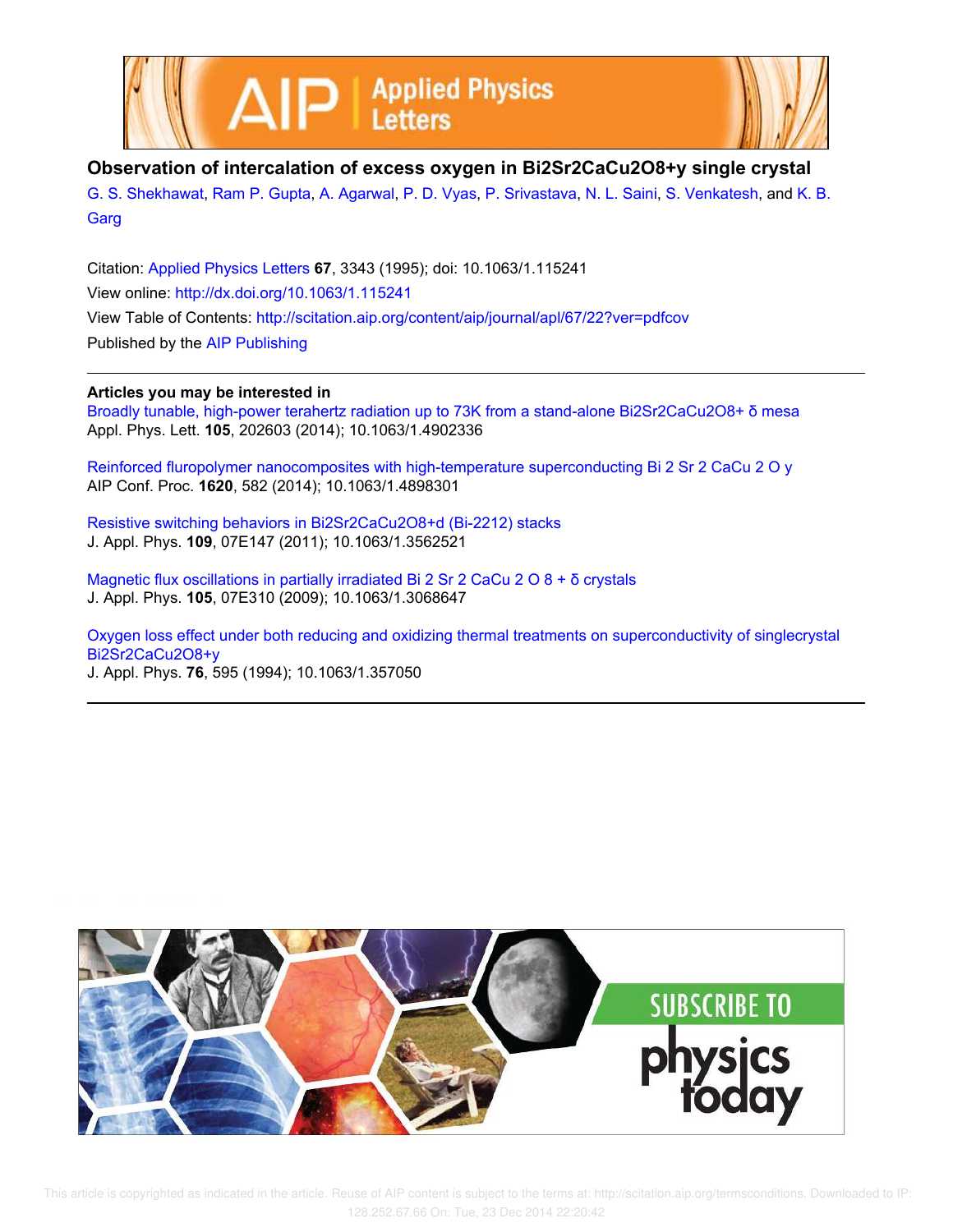## **Observation of intercalation of excess oxygen in Bi2Sr2CaCu2O8**1**<sup>y</sup> single crystal**

G. S. Shekhawat, Ram P. Gupta, A. Agarwal, and P. D. Vyas *Central Electronics Engineering Research Institute, Pilani-333031 Rajasthan, India*

P. Srivastava, N. L. Saini, S. Venkatesh, and K. B. Garg *University of Rajasthan, Jaipur-302004*

(Received 20 April 1995; accepted for publication 22 September 1995)

Effects arising from the intercalation of excess oxygen in Bi–O layer has been observed at room temperature using atomic force microscopy. The excess oxygen is incorporated by oxygenating the pure sample. The oxygen is trapped between the alternating Bi–O layers along the *b* direction. This leads to a change in the local interatomic bond length along the *b* axis, while the periodicity remained invariant along the *a* axis. In addition, in-plane atomically resolved structure of single crystal has been imaged at room temperature using AFM. The lattice spacings indicate that the observed structure corresponds to the in-plane bismuth and oxygen positions. Furthermore, high-resolution scanning tunneling spectroscopy measurements show that oxygen doping increases the Bi–O layer density of states near the Fermi level giving rise to metallicity, whereas the pure sample reveals a semiconducting energy gap in the tunneling spectrum. © *1995 American Institute of Physics.*

Scanning tunneling microscopy  $(STM)/scanning$  tunneling spectroscopy (STS) have been extensively applied to the studies of high temperature superconducting materials  $(HTSC).^{1-6}$  In particular, the cleaved surface of  $Bi_2Sr_2CaCu_2O_{8+y}$  (BSSCO) single crystal has been most frequently subjected to STM/STS studies, $2-5$  revealing the *b*-axis modulations superstructure and possible insulating nature of the surface  $Bi-O$  mono-layer. $4.5$  In STM, the tunneling current is proportional to the integral of the density of states (DOS) from  $E_F$  to the bias energy eV<sub>b</sub>. Therefore, the STM image is sensitive to the DOS. Most of the studies $4.5$ indicate that the ordered square spots in the STM image are bismuth (Bi) atoms. The reason why oxygen is not seen under the STM can then be attributed to the relatively small contribution to the local DOS near the Fermi level from the O 2*p* orbitals.<sup>7,8</sup> In contrast to this, atomic force microscopy  $(AFM)^{9,10}$  has recently been developed as a new technique for extending the high resolution capabilities of STM. In AFM, the images were obtained by mapping interatomic forces between the AFM tip and the surface of the sample. Usually, it can be considered that interatomic forces have two components: one originates from interaction between ion cores and the other is associated with valence electrons. Consequently, it is conceivable that AFM and STM might be sensitive to different types of sites on the surface. This is the primary reason behind preferring AFM by us rather than STM to map surface topography on atomic scale. AFM can be applied to nonconducting as well as conducting surfaces.

An important problem that has not been adequately addressed for  $Bi_2Sr_2CaCu_2O_{8+y}$  is to understand how the structural as well as electronic states evolve with oxygen doping, since doping finally introduces holes into this system that destroys the insulating state and yields a metallic state.<sup>11</sup> For this purpose the observation of pure and oxygen annealed samples seems to be of great importance. To investigate precisely the effect of oxygen doping on the surface structure as well as the normal density of state, we have used AFM/STS. We report the systematic room temperature measurements on the single crystals of  $Bi_2Sr_2CaCu_2O_{8+y}$  for investigating the effects occurring in the nature and the properties of the Bi–O layer on the crystal surface.

Single crystals of  $Bi_2Sr_2CaCu_2O_{8+y}$  were grown by the flux technique. Such crystals have a smooth Bi–O plane along which cleavage is easy. For our AFM we used Nano-Scope II, Digital Instruments, USA. Imaging was done in air. Scanning was done in constant force mode. Images consist of 400 scan lines of 400 pixels each. Typical image acquisition times were 150–200 s per image. The AFM images were taken using a commercial Au-coated 100  $\mu$ m triangular  $Si<sub>3</sub>N<sub>4</sub>$  cantilever (force constant $\approx$  0.6 N/m). The apparatus was enclosed in an airtight box for reducing the noise due to air turbulence.

For STS observation, initially well-resolved images of Bi–O layer were obtained in the STM mode and subsequently the instrument was switched into the STS mode through the software program. Thus, *I*–*V* and *d* ln *T/d* ln *V* for a particular layer could easily be acquired as a function of bias voltage  $(V)$ . Current  $(I)$  versus voltage  $(V)$  curves were acquired by interrupting the feedback loop and then ramping the sample-tip bias voltage while digitally storing  $I(V)$ . The *I*–*V* data shown in the figures represent an average of 30–40 curves obtained at the selected surface site.

Figure  $1(a)$  displays a typical two-dimensional perspective view of an atomically resolved  $Bi_2Sr_2CaCu_2O_{8+y}$  single crystal scanned over an area of  $6 \text{ nm} \times 6 \text{ nm}$ . It is well known that these crystals cleave preferentially along the weakly interacting Bi–O/Bi–O double layers to yield a stable, unreconstructed Bi–O surface that is ideal for surface-sensitive investigations.<sup>12,13</sup> The surface viewed in the AFM image is the Bi–O plane. This is in fact also clear from the interatomic distances shown in Fig.  $1(b)$  which is a cross section profile along a line shown in Fig.  $1(a)$ . This is equal to 2.4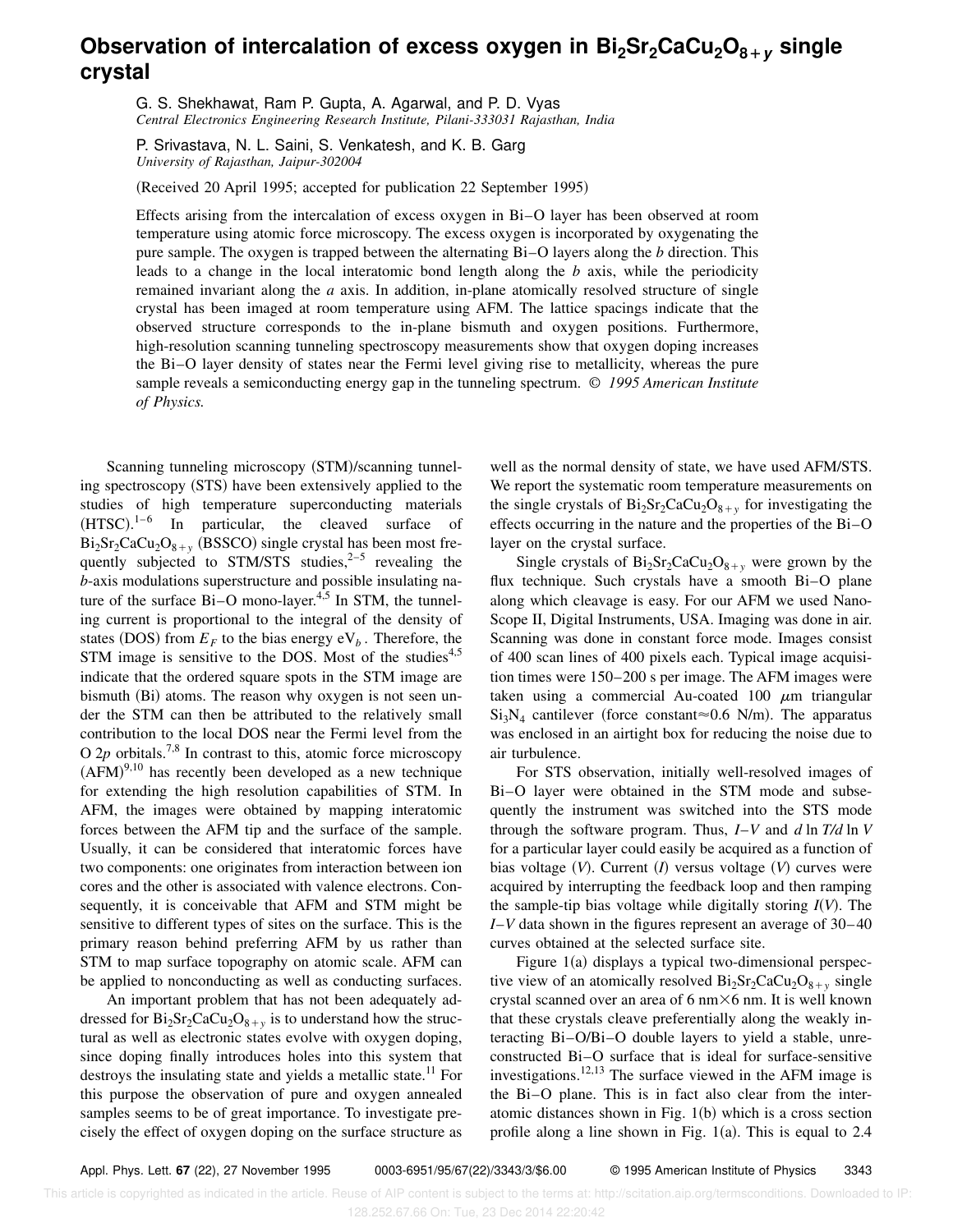

FIG. 1. (a) Top view of  $6\times6$  nm AFM image of BSCCO single crystal obtained using constant force mode. The structure in the image has tetragonal symmetry with a spacing of  $2.4\pm0.02$  Å between surface sites. Horizontal streaks are due to a vibrational noise. (b) AFM line scan taken across the line shown in (a). Distances between markers are given in nanometers.

 $\pm 0.02$  Å and is in agreement with the reported Bi–O spacing in the  $(001)$  basal plane. These spots define a square lattice that is consistent with the tetragonal symmetry of the crystal.

In the narrow scan images of  $Bi_2Sr_2CaCu_2O_{8+y}$ , we have observed the atomic chains running along the  $[010]$ direction of the corresponding perovskite cell. These chains have a lateral sinusoidal modulation that can be seen in Fig. 2. The distorted structure of the 2212 phase is therefore a typical example of the ''incommensurate superstructure.''



FIG. 2. Narrow scan image that shows the one-dimensional superlattice modulations with a period of 2.5 nm. This image was acquired by recording the *Z* piezo feedback voltage necessary to keep the force between the surface and the tip constant (constant force mode).



FIG. 3.  $4\times4$  nm AFM 3D image of an oxygen-annealed BSCCO single crystal showing intercalation of excess oxygen atoms between alternating Bi–O layers. Bright regions represents maximum height from the surface. The arrows indicating the location of excess oxygen.

Similar TEM<sup>14,15</sup> and STM<sup>2-6</sup> observation on modulated structure have been reported earlier. The modulation observed in our case is long-range order and it extends up to 600–650 Å comparable to that observed by Kirk *et al.*<sup>2</sup> The sample studied exhibited this type of modulation effect along one direction  $(say \, b \, axis)$  and little or no effect in the perpendicular direction (i.e., *a* axis). The mean value of the modulation period which is of sinusoidal form is found to be 2.5 nm, which compares well with the reported modulation length of 2.6 nm for a pure BSCCO-2212 sample, $2^{-4}$  thus indicating that the cleaved surface is the  $Bi-O$  plane.<sup>16</sup> Its origin has been ascribed to the atomic mismatch between the rock salt structure of the double Bi–O/Sr–O layers and the perovskite structure formed by the other cations.<sup>16,17</sup>

The AFM image taken on the cleaved surface of oxygenated BSSCO at room temperature is illustrated in Fig. 3. In this figure, one can clearly see the long-range ordering resulting from the oxygen insertion. The oxygen is trapped between the alternating Bi–O layers along the *b* direction (indicated by arrows in Fig. 3). As may be noticed, the rows of interstitial oxygen atoms running along the  $a$  axis (Fig. 3) lead to a change in the local interatomic bond length along the *b* axis, typically the Bi–O distance along the *b* axis of the pertinent subunit cell was found to increase from  $2.4\pm0.2$  to  $3.2\pm0.04$  Å as depicted in Fig. 4(b), while the periodicity remained invariant at  $2.4 \pm 0.02$  Å along the *a* axis [Fig.  $4(a)$ ]. Figure 4 was obtained in the section mode of the NanoScope with the cursor lines aligned, respectively, on the single atomic rows in the two directions.

Apart from observing the intercalation of excess oxygen after alternating Bi–O layers, the modulation period seems to be slightly reduced in oxygenated samples in comparison to that of as-prepared samples. This effect may be due to the peculiar characteristics of the double Bi–O layers, i.e., Bi–O bond length within the plane is smaller in comparison to their relatively large interlayer spacing. As a consequence, these layers serve as an effective sink for excess oxygen, which results in releasing the strain arising from a mismatch in the perovskite layers<sup>17</sup> and lowers the modulation length.

3344 Appl. Phys. Lett., Vol. 67, No. 22, 27 November 1995 Shekhawat et al.

 This article is copyrighted as indicated in the article. Reuse of AIP content is subject to the terms at: http://scitation.aip.org/termsconditions. Downloaded to IP: 128.252.67.66 On: Tue, 23 Dec 2014 22:20:42